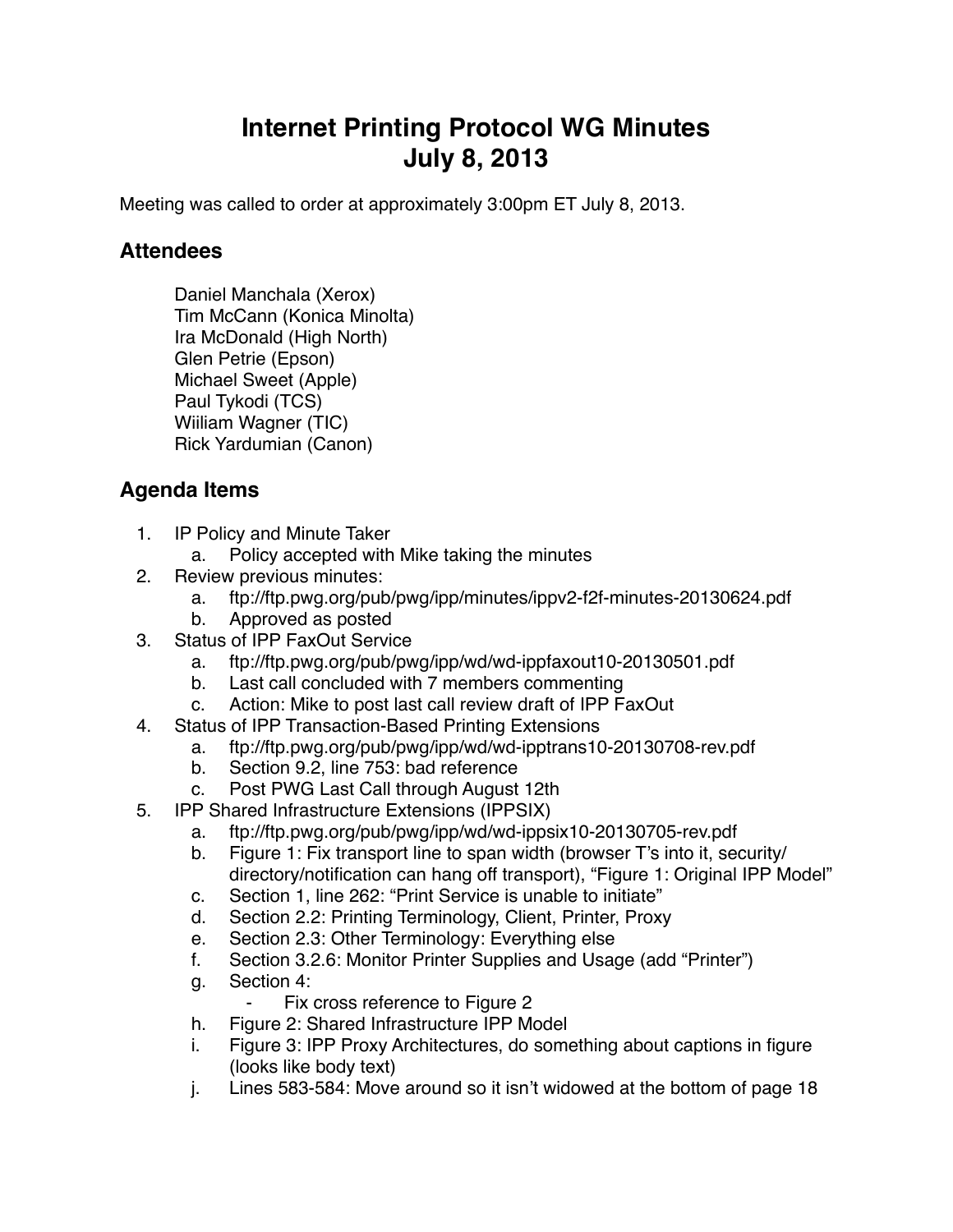under Figure 3

- k. Figure 4: Normal -> Shared Infrastructure
- l. Section 4.1:
	- Make sure we have Proxies (not one Proxy) (maybe global)
	- ⁃ "as provided by the Proxies."
	- Line 616: add section reference to Get-Output-Device-Attributes
- m. Section 4.1.1:
	- ⁃ Fix broken cross reference
- n. Check Infrastructure Printer definition make sure we reference Cloud Print Service
- o. Figure 5: Reference back to RFC 2911, Resize to fit on one page
- p. Section 4.1.x: Add references to specs for each operation
- q. Section 4.2:
	- ⁃ Title: IPP Proxy
	- ⁃ "The IPP Proxy is responsible"
	- ⁃ "Conceptually the Proxy is an application gateway between the Output Device and Infrastructure Printer, but it may also interface with a full IPP Printer implementation that provide local printing services."
	- ⁃ Drop "Normally" "The Proxy tracks ..."
	- ⁃ "for processing" (not progressing)
- r. Section 4.2.1:
	- ⁃ "to provide the Infrastructure Printer with the configuration and state of one or more Output Devices
	- ⁃ "software" to "software-based" (no quotes)
	- ⁃ Reword third paragraph to avoid over use of Output Device's/ Devices'
	- Line 845: Missing cross reference for table
	- Line 845: "infrastructure-state-message" -> "prtinter-state-message"
- s. Table 2:
	- ⁃ Caption: Infrastructure Printer Job States after Update-Job-State
	- Column 1 and 3 Add Infrastructure Printer to the columns
	- Delete Note 1, add rows for 'canceled', 'aborted', and 'completed' (terminating states regardless of the output-device-jobstate)
	- Note 2: The 'processing' job-state is always combined with the 'aborted-by-system' and 'processing-to-stop-point' job-statereasons keywords (RFC 2911 section reference)
	- Note 3: Same as above for 'canceled-at-device'
- t. Table 3:
	- ⁃ Caption: New Infrastructure Printer Job States after Reset-Fetchable-Jobs
	- Headings: include Infrastructure Printer in column headings
- u. Section 4.2.2: Sparse Updates, not partial updates
- v. Section 4.2.3:
	- Line 881: Once an event notification is retruned
	- Line 887: Investigate what the Fetch-Job response includes...